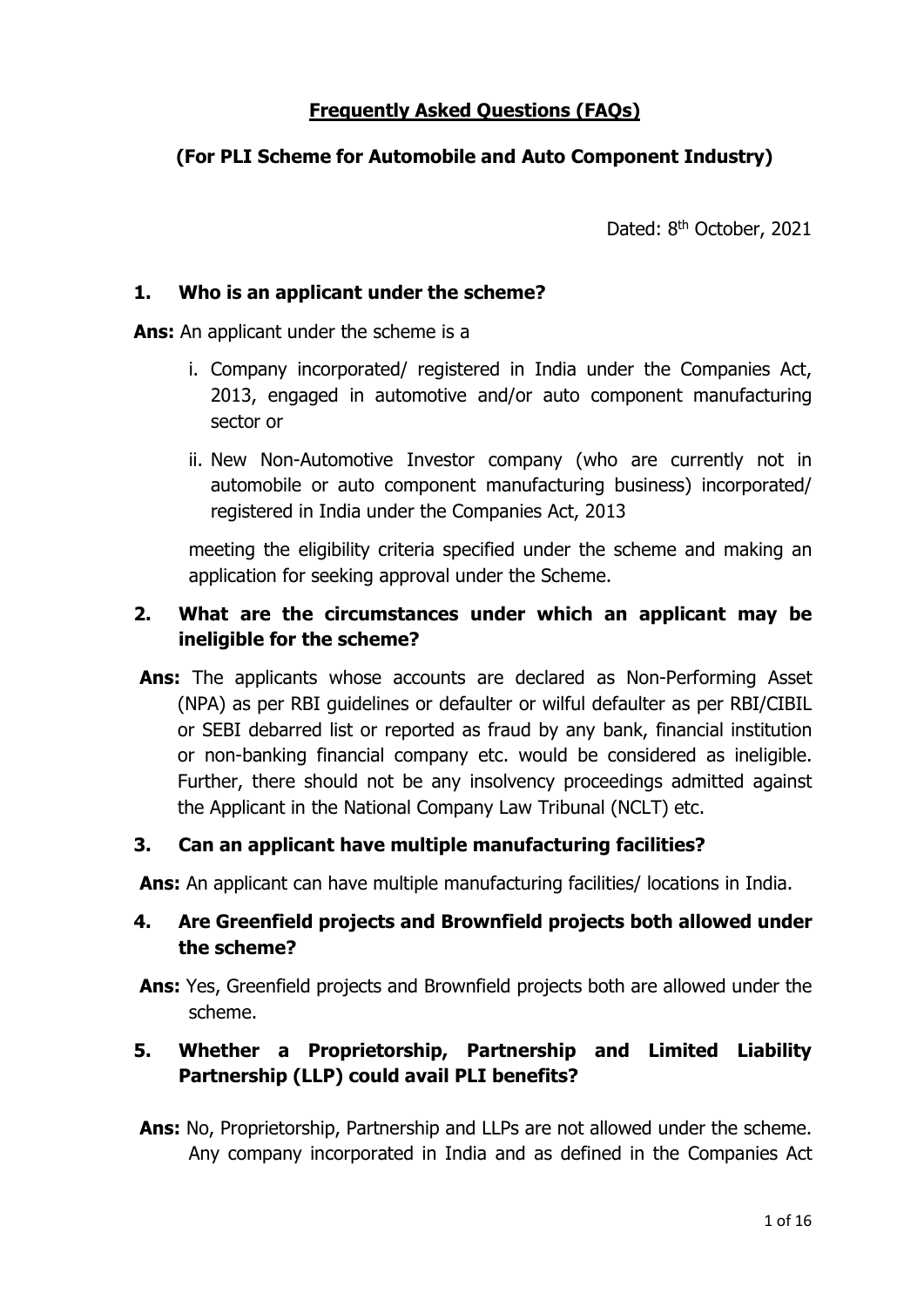2013, proposing to manufacture one or more eligible product(s) under the scheme, can be an applicant.

- 6. As per the scheme, the applicant should be a Company incorporated/ registered in India under the provision of the Companies Act. Does it mean that companies registered under Companies Act 1956 (old act) are not eligible for this PLI scheme?
- Ans: Any company incorporated in India and as defined in the Companies Act 2013, proposing to manufacture one or more eligible product(s) under the scheme, can be an applicant. The Section 2(20) of the Companies Act, 2013, defines the term 'Company' as "Company means a company incorporated under this Act or under any previous company law." Hence, the companies incorporated under the Companies Act, 1956, are also eligible to file an application under PLI scheme.
- 7. Can a 100% foreign-owned company be eligible under PLI Scheme?

Ans: Yes, but it has to be registered in India to apply under the scheme.

### 8. Do the Value-Added Resellers and Trading companies which are not in manufacturing business qualify under the scheme?

Ans: Yes, any Company registered in India under the Companies Act can apply under the scheme subject to meeting the eligibility criteria and establishing a manufacturing facility for production of the eligible products under the scheme.

# 9. Can two or more companies of the Group apply through a single common Application?

Ans: Any number of companies of the Group is permitted to apply under this scheme as an individual applicant by submitting separate applications. However, they can use the global group revenue, gross block and net worth of the Group in their separate applications respectively.

#### 10. How many components are there in this scheme?

- Ans. There are two components in the scheme
	- i. Champion OEM incentive scheme
	- ii. Component Champion incentive scheme

# 11. Can a company submit Multiple Applications as Applicant under different Categories?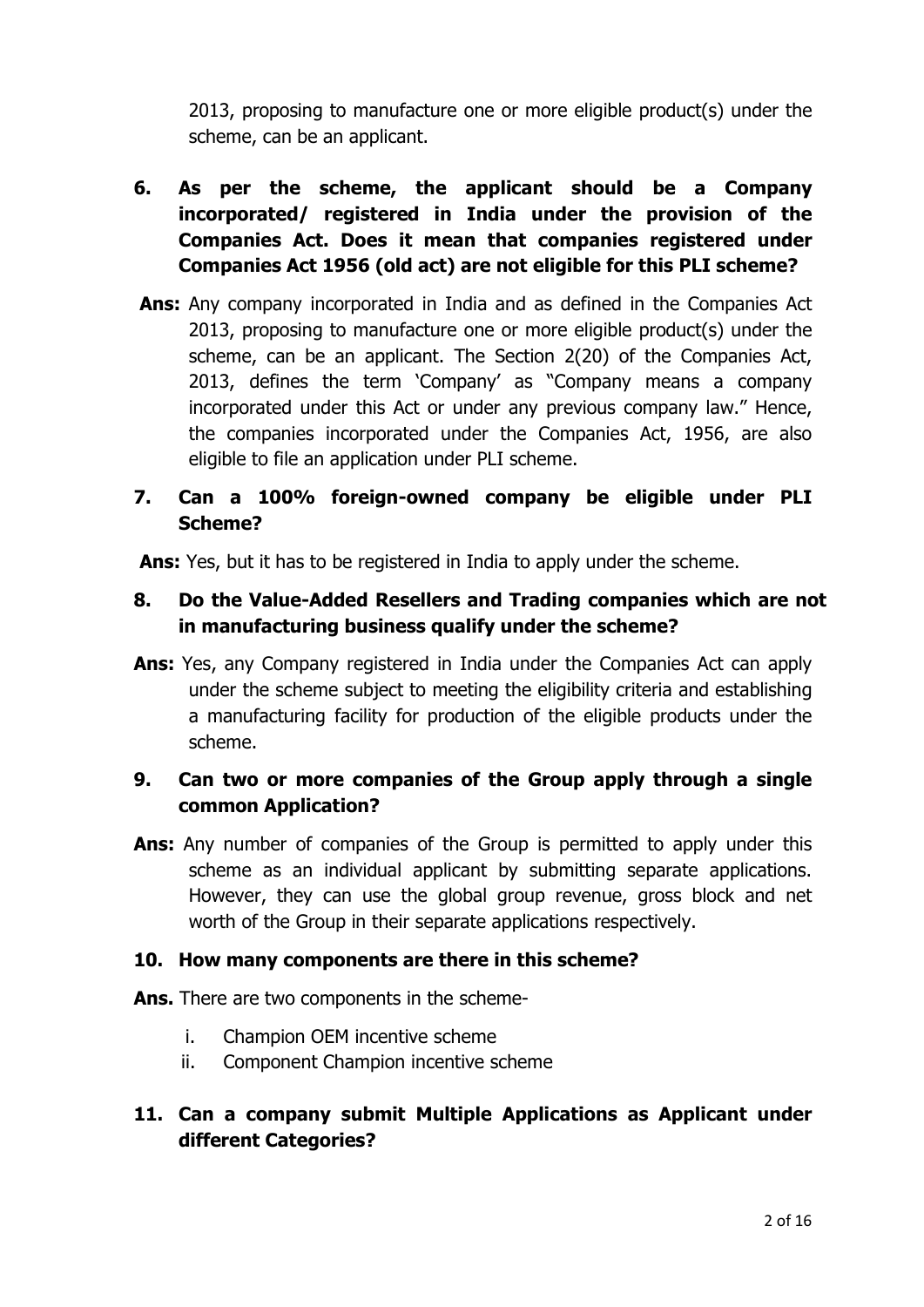Ans: An applicant eligible for applying under Champion OEM can also apply for Component Champion segment. However, an auto component manufacturer as applicant eligible for applying under Component Champion segment cannot apply under Champion OEM.

# 12. Can an applicant approved under both Champion OEM and Component Champion segment claim incentive for the same component under both segments?

Ans: An approved legal entity as Automotive OEM company or New Non-Automotive Investor company can avail incentives under both components of the scheme subject to the condition that any eligible product shall be incentivized only once under the scheme. Any double claim of incentive for the same product under component level and vehicle level can lead to disqualification of the legal entity involved on this ground alone in addition to any other legal action as applicable under the law.

#### 13. What is the budgetary outlay of the scheme?

Ans: The total budgetary outlay for the scheme is ₹25,938 crore.

### 14. In case the outlay of incentive exceeds, will the budgetary outlay be enhanced?

Ans. This is a fund limited scheme. In case the calculated incentive pay-out exceeds the budgetary outlay, the scheme could be exhausted earlier than 5 (Five) years period and incentive pay-out will be reduced on pro-rata basis as per the formulation developed across all PLIs.

# 15. Is there any segregation in the budgetary outlay based on vehicle power technology or fuel used like BEV, Hybrid, Hydrogen Fuel Cell, IEC Vehicle, Flex-Fuel vehicle etc.?

Ans. There is only one allocation in the scheme. There is no segregation on the basis of vehicle power technology in the scheme. Incentive is applicable based on Determined Sales Value of the eligible products.

# 16. Is there any segregation in the budgetary outlay based on vehicle segments like 2W, 3W, 4W, CV, Tractors and Vehicles used for military purpose etc.?

Ans. No. There is only one allocation in the scheme.

# 17. Is there any segregation in the budgetary outlay for vehicles and Auto components in the scheme?

Ans. No. There is only one allocation in the scheme.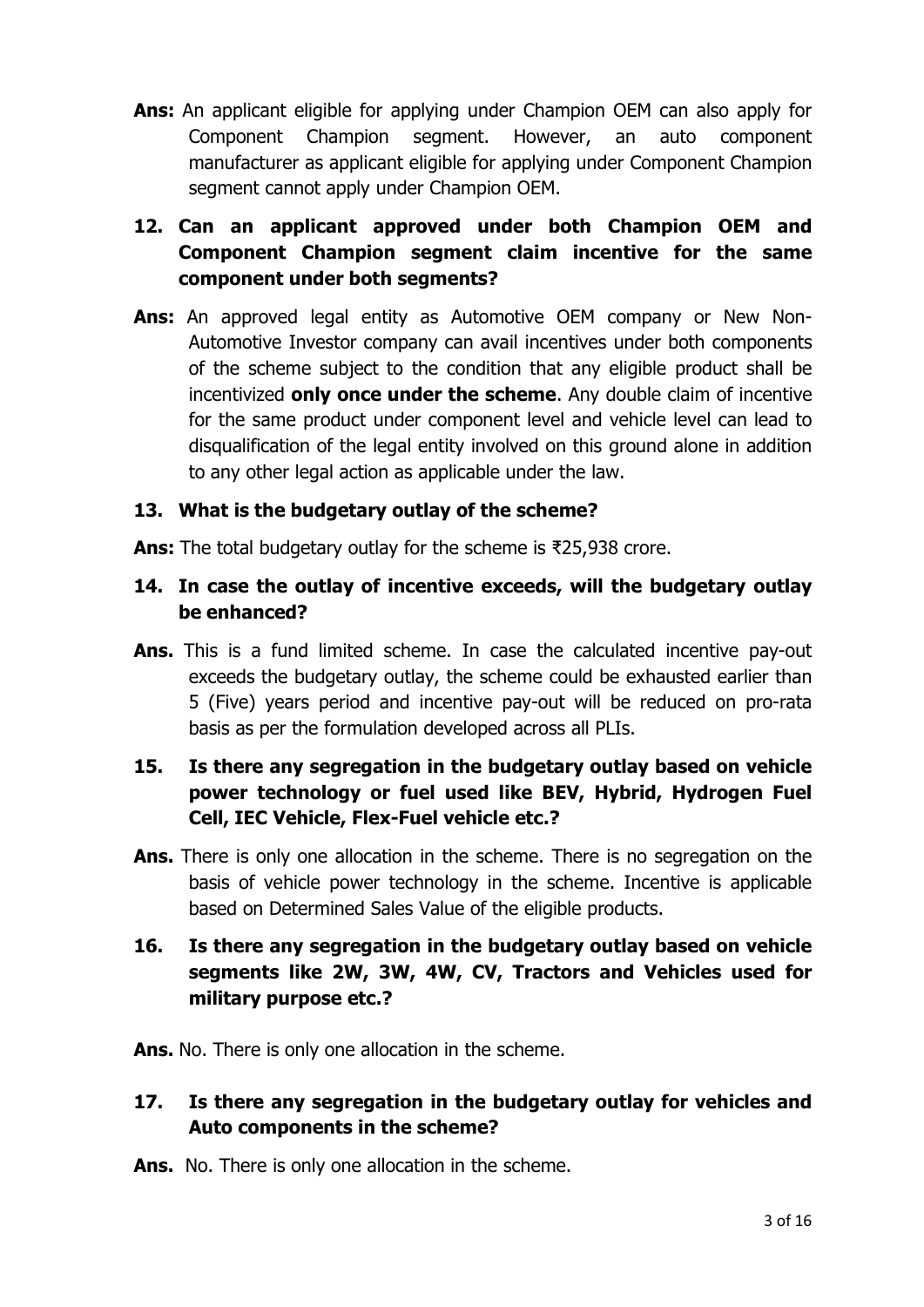- 18. Are eligible Advanced Automotive Technology components used in major Construction plants & equipments (like road making equipments, Earth moving equipments, Material lifting & handling equipments, etc.), Mining Machineries, Special Purpose Vehicles, Mobile Cranes, Dumpers, Excavators, Loaders and Un-loaders incentivized under this scheme?
- Ans. Yes, eligible Advanced Automotive Technology components meant for Auto Sector and having usage in Construction plants & equipments Mining Machineries, Special Purpose Vehicles, Mobile Cranes, Dumpers, Excavators, Loaders and Un-loaders are also incentivized under this scheme subject to the condition that any AAT component will be incentivised only once in this scheme.

#### 19. Is there any year wise limit on incentive pay-out in this scheme?

Ans. There is no year wise limit in this scheme. Entire scheme is based on the concept of front loading of investments and tapering off of incentive towards end of the scheme.

#### 20. The year wise incentive outlay as mentioned in the scheme is fixed?

Ans: The yearly incentive pay-outs are indicative and can be changed depending upon the sales /market scenario, within the overall Financial Outlay (May please refer scheme clause No. 4.1 – Total Incentive table).

#### 21. What is Threshold Determined Sales Value for any approved company year wise under this PLI scheme?

Ans: The year wise Threshold Determined Sales Value under the scheme is as follows:  $(1 - \epsilon)^2$ 

| <b>Scheme</b><br>Year | <b>Threshold Determined Sales</b><br><b>Value for Champion OEM</b><br><b>Incentive Scheme</b> | <b>Threshold Determined Sales</b><br><b>Value for Component Champion</b><br><b>Incentive Scheme</b> |  |  |  |  |
|-----------------------|-----------------------------------------------------------------------------------------------|-----------------------------------------------------------------------------------------------------|--|--|--|--|
| Year 1                | 125.00                                                                                        | 25.00                                                                                               |  |  |  |  |
| Year <sub>2</sub>     | 137.50                                                                                        | 27.50                                                                                               |  |  |  |  |
| Year <sub>3</sub>     | 151.25                                                                                        | 30.25                                                                                               |  |  |  |  |
| Year 4                | 166.38                                                                                        | 33.28                                                                                               |  |  |  |  |
| Year 5                | 183.01                                                                                        | 36.60                                                                                               |  |  |  |  |

#### 22. What is the period for making an application under the Scheme?

Ans: The window for receiving applications through online portal of the scheme shall be 60 days starting from the date of Notice Inviting Applications.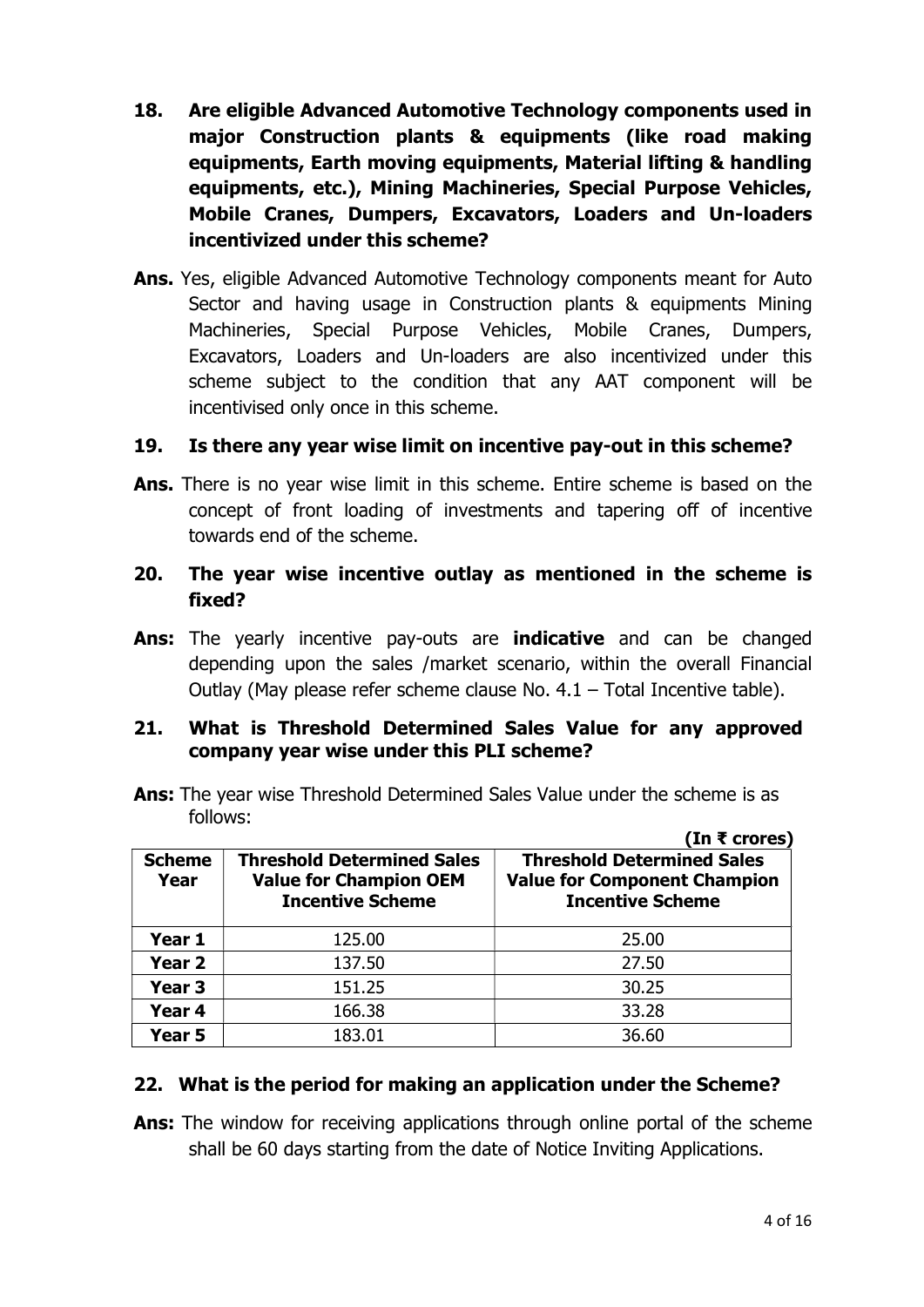#### 23. When will the Notice Inviting Applications be available?

Ans: In accordance with Para 2.4 of the scheme quidelines, the notice inviting applications will be within 60 days of the notification of the scheme.

### 24. What is the tenure of the scheme?

Ans: The incentive under the scheme shall be starting from the FY 2022-23 which will be distributed in the following FY 2023-24 and so on for a total 05 consecutive Financial Years.

# 25. What is the base year for calculation of eligible sale value?

Ans: Financial Year 2019-20 shall be treated as base year for calculating eligible sale value (not applicable for approved new non-automotive investor company).

# 26. What is the application fee for making an application under the scheme?

Ans: There will be a non-refundable application fee payable at the time of filing the application form. The details of the bank account for remittance of the application fee and related terms & conditions shall be provided in the application form. The application fee would be accepted electronically only. The applicable fee is as follows:

| Sl. No. | <b>Application under</b>            | Application<br><b>Fee</b><br>payable |
|---------|-------------------------------------|--------------------------------------|
|         | Champion OEM Incentive Scheme       | ₹ 1,00,000/-                         |
|         | Component Champion Incentive Scheme | ₹ 25,000/-                           |

- 27. What is the eligibility criteria for existing companies under automotive vehicle and component manufacturing?
- Ans: The eligibility criteria for a company already into automotive vehicle and component manufacturing in India or globally is as follows:

| <b>Eligibility Criteria</b> | <b>Auto OEM</b>                           | <b>Auto Component</b>                 |  |  |  |
|-----------------------------|-------------------------------------------|---------------------------------------|--|--|--|
| Global<br>group Revenue     | Minimum $\bar{\tau}$ 10,000 crore.        | Minimum ₹ 500 crore.                  |  |  |  |
| (from automotive and/or     |                                           |                                       |  |  |  |
| component<br>auto           |                                           |                                       |  |  |  |
| manufacturing)              |                                           |                                       |  |  |  |
| Investment                  | Global                                    | Investment of Global Investment<br>of |  |  |  |
|                             | Company or its Group Company or its Group |                                       |  |  |  |
|                             | Company(ies) in fixed                     | Company(ies) in<br>fixed              |  |  |  |
|                             | assets (gross block) of $\bar{x}$         | assets (gross block) of               |  |  |  |
|                             | 3,000 crore.                              | ₹150 crore.                           |  |  |  |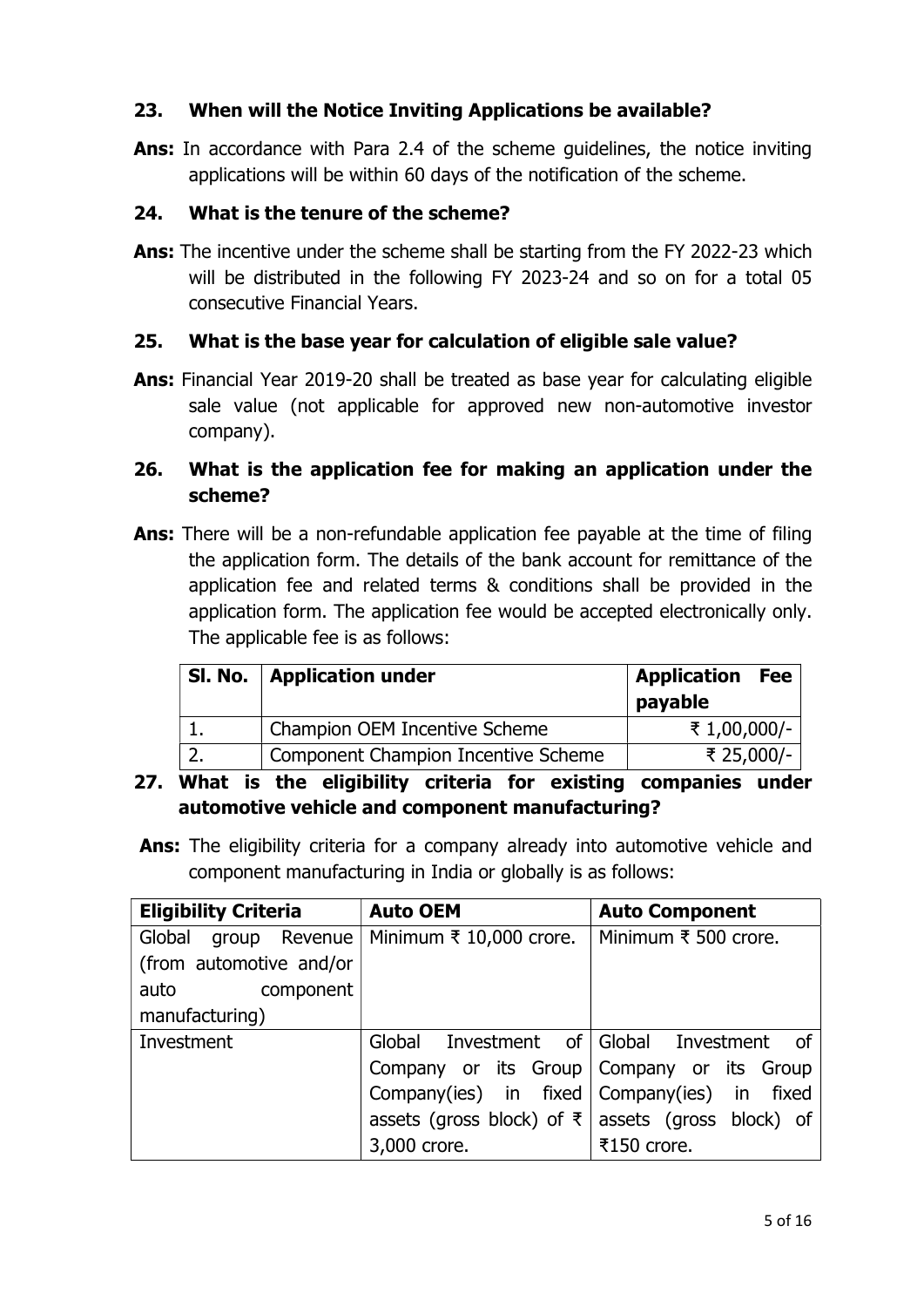Above Eligibility criteria to be met based on audited financial statements for year ending March 31, 2021. The global group revenue and investment are to be given on self-certification basis by the applicant and its group company(ies).

- 28. What is the eligibility criteria for new non-automotive investor company or its Group company(ies) that may want to participate in this scheme?
- Ans: The eligibility criteria for new non-automotive investor company or its Group company(ies) is as follows:

| <b>Eligibility Criteria</b> | New non-automotive investor company or its                                      |  |  |  |  |  |
|-----------------------------|---------------------------------------------------------------------------------|--|--|--|--|--|
|                             | <b>Group company(ies)</b>                                                       |  |  |  |  |  |
| <b>Global Net Worth</b>     | ₹ 1,000 crore based on audited financial statements                             |  |  |  |  |  |
|                             | for year ending March 31, 2021.                                                 |  |  |  |  |  |
|                             | Committed investment in   As    per    Minimum    New    Domestic    Investment |  |  |  |  |  |
|                             | India over five year Conditions mentioned in para $-$ 4.1(c) of the             |  |  |  |  |  |
| period                      | scheme guidelines.                                                              |  |  |  |  |  |

Non-Automotive company or its Group company(ies) can qualify for this scheme provided they present a clear business plan to invest in India and generate revenues from Advanced Automotive Technology vehicles or Advanced Automotive Technology components manufacturing. The business plan should state the projected Investment and Revenue in India, indicative list of proposed products to be manufactured, number of manufacturing facilities (along with location in India), employment generation, projected Domestic Value Addition and other related details. Further, the global net worth is to be given on self-certification basis by the applicant Non-Automotive company or its Group company(ies).

#### 29. What are the Eligible products under PLI Scheme?

- Ans: Support under the Scheme shall be provided to companies engaged in manufacturing of Advanced Automotive Technology products in India. The list of Eligible products are as under:
	- i. The list of Advance Automotive Technology Vehicles The following vehicles are prescribed by Ministry of Heavy Industries (MHI) as Advance Automotive Technology Vehicles. The list can be amended by MHI from time to time depending upon technological developments.

| SI No. | <b>Description</b>                                             |  |  |  |  |  |  |  |  |  |
|--------|----------------------------------------------------------------|--|--|--|--|--|--|--|--|--|
|        | Battery Electric vehicles -All vehicle segments which meet the |  |  |  |  |  |  |  |  |  |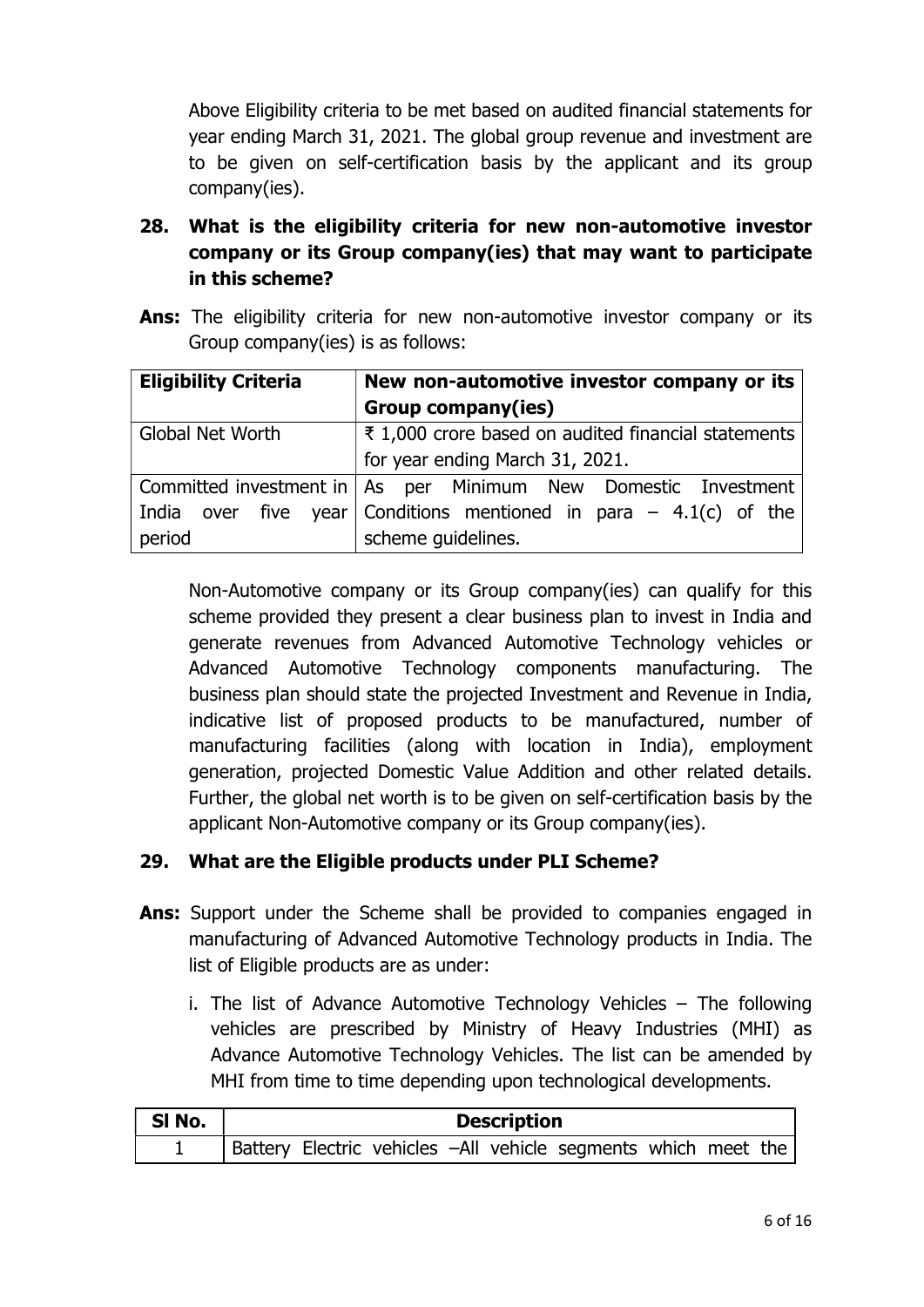| performance criteria of FAME-II scheme or as notified from time to  <br>time by MHI. |
|--------------------------------------------------------------------------------------|
| Hydrogen Fuel Cell Vehicle - All vehicle segments.                                   |

ii. The list of Advance Automotive Technology Components will be notified separately by MHI in due course of time.

# 30. Can any applicant company claim incentive for any Automobile or Auto component manufactured by them?

Ans. No. The applicant company once selected and approved under the scheme can claim incentive on Determined sales value of eligible Advanced Automotive Technology products prescribed by MHI.

# 31. Can any approved company claim scheme incentive for all Advanced Automotive Technology (AAT) products manufactured by them?

Ans. Any approved company can claim incentive under the scheme for only those Advanced Automotive Technology products meeting the condition of minimum 50% domestic value addition.

#### 32. Is there any cap on maximum incentive per company?

- Ans. Yes. Total incentive per entire Group Company(ies) is kept at ₹6,485 crore i.e. 25% of total incentive outlay under this scheme.
- 33. How will the Global group Revenue of the applicant company (including its Group Companies), from auto OEM and/ or auto component manufacturing segments, be calculated if same group company is claimed and considered for two or more applicant companies?
- Ans: In case the manufacturing revenue in Champion OEM and/ or Component Champion manufacturing segments, of an applicant company (including its Group Companies) is claimed and considered for two or more applicant companies, then the manufacturing revenue of such applicant company (including its Group Companies) will be considered fully for the applicant which is claiming revenue of such entity. Also, if another group company wants to apply under the scheme, it can also claim revenue of the group company which has already been considered by other applicant group company.

This would facilitate more number of applicants to participate under the scheme.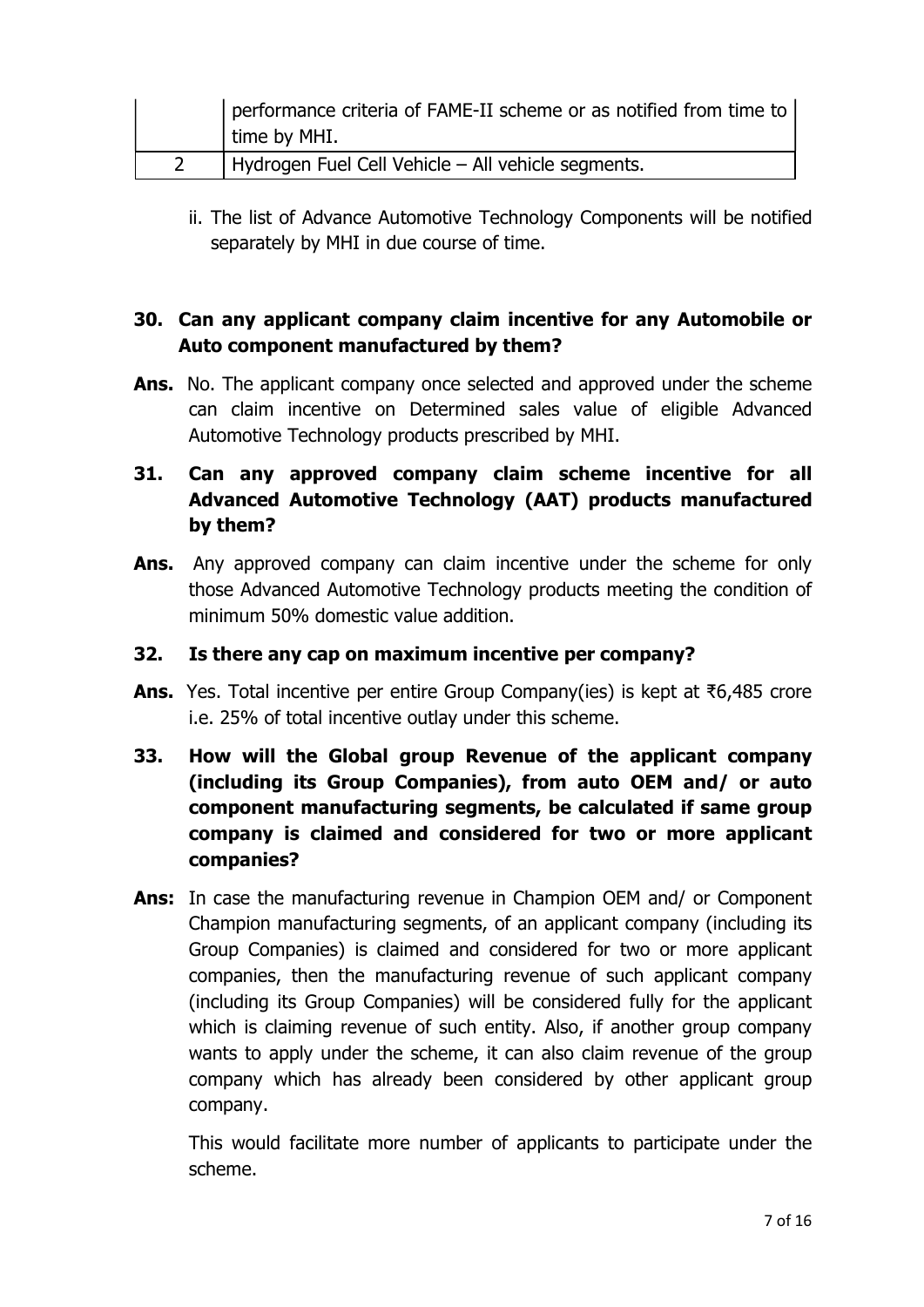For example, Company A and B are group companies and both are in automobile manufacturing business. Company X (an SPV of the group) wants to apply under the scheme. Then X can use the revenue of A & B to qualify under the scheme under Champion OEM. However, there is one more SPV company say Company Z which also wants to apply under the scheme. Then Z can also use revenue of the group companies A & B.

However, Company X and Company Z have to separately meet the Minimum Cumulative Domestic Investment criteria and achieve Determined Sales value as individual applicants under this scheme.

# 34. What if the Global group Revenue of the applicant (including Group Companies) is available in currency other than Indian?

Ans: If the Global group Revenue of the applicant company (including Group Companies) is available in a currency other than Indian, the Indian currency equivalent amount may be computed by applying an average of the exchange rate notified by the Reserve Bank of India as on the 1st day and last day of the reporting period.

### 35. What does Cumulative Domestic Investment mean?

Ans: The Cumulative Domestic Investment shall mean the cumulative incremental Investment made by the applicant year wise on or after April 1, 2021.

# 36. Eligible Investment under the scheme will be considered from which date?

Ans: Investment made on or after 01/04/2021 and capitalized in the books of accounts of the company will only be considered under the scheme. Accordingly, invoice for the investment dated prior to 01/04/2021 and any Capital Work-in-Progress would not be considered under the scheme.

#### 37. What does the Threshold Investment mean?

- Ans: The amount of minimum Cumulative Domestic Investment to be made by the applicant in each financial year for respective components of the scheme as specified in the PLI Scheme Guidelines.
- 38. The PLI scheme requires investment to be spread over 5 years. However, given the nature of the industry, the incremental investment may not be allocated as per the PLI investment table and may be frontloaded with entire investment being made in first two-three years. Whether such investment will qualify for the scheme or not?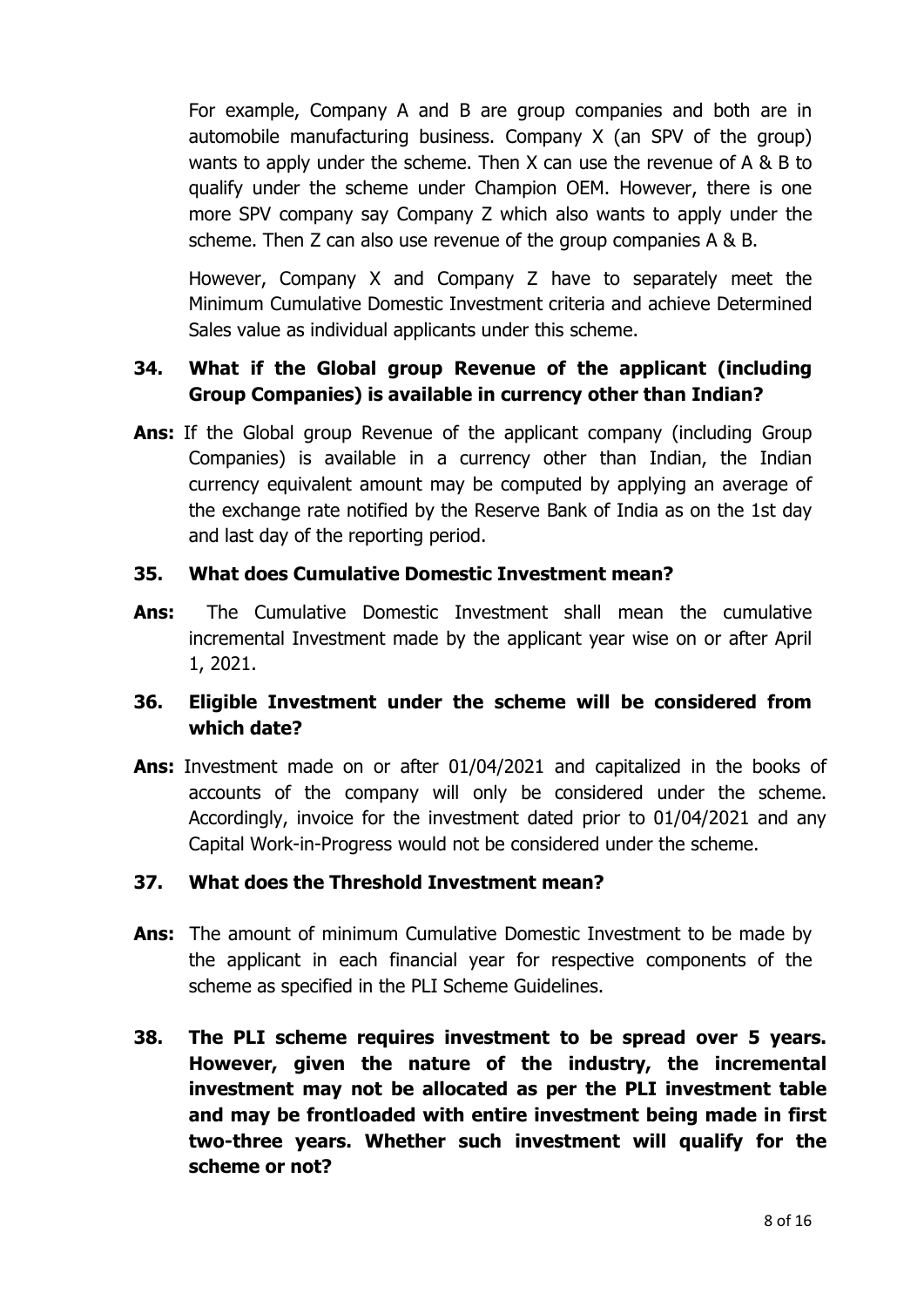Ans: Front loaded investment will qualify as eligible investment subject to the same is equal to or more than the corresponding stipulated Cumulative Domestic investment and threshold investment for a respective financial year as prescribed in the scheme guidelines. However, eligibility of PLI shall be subject to achievement of thresholds of Determined sales value of Eligible Products for the respective financial year as detailed in the Scheme Guidelines.

### 39. What would be the bank rate for calculating the Net Present Value (NPV) of the front loaded investment by the eligible company?

- Ans: The Bank Rate would be as advised by Reserve Bank of India as on 31/12/2021.
- 40. Since the Scheme is for five years and Applicants can invest periodically to satisfy the cumulative threshold investment criteria, there may be possibility that a selected applicant may like to put up another manufacturing facility at another location in India in addition to the existing location to cater to local demand or any other reason. In such case, what would be done?
- Ans: Selected applicants would be allowed to submit the details of additional location with all relevant documents on commencing commercial production during the tenure of the Scheme with intimation to MHI.
- 41. Is eligibility under the Scheme for a given year achieved if one of the two threshold criteria namely Cumulative Domestic investment and Determined Sales Value of eligible products are met?
- Ans: The applicant company will have to meet both threshold criteria i.e. Cumulative Domestic investment and Determined Sales Value of eligible products to be eligible for disbursement of incentive under the scheme for a given year.

# 42. What if an applicant company is not able to achieve threshold criteria for a given year?

Ans: Eligibility shall be subject to meeting thresholds of Cumulative Domestic investment and Determined Sales Value of eligible products. An applicant must meet threshold criteria to be eligible for disbursement of incentive for the year under consideration. In case an applicant does not meet threshold criteria for any given year, the applicant shall not be eligible for incentive in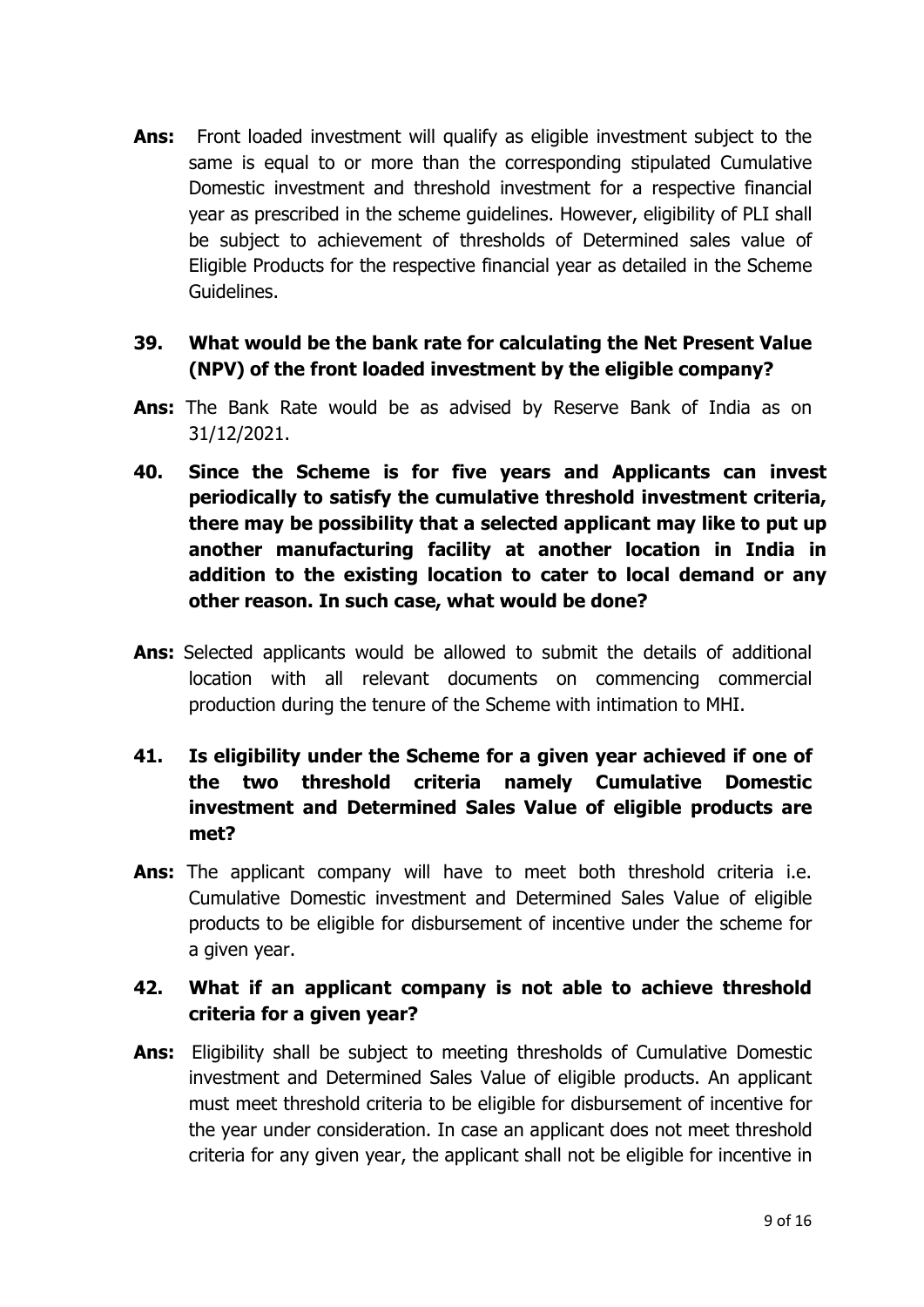that particular year. However, the applicant will not be restricted from claiming incentive in subsequent years during the tenure of the Scheme, provided eligibility criteria are met for such subsequent years.

# 43. Whether Interest During construction (IDC), Pre-operative expenses and Administrative expenses to purchase plant and machinery included in the eligible investment?

Ans: No, IDC, pre-operative expenses and administrative expenses are not included in eligible investment.

# 44. Whether capital goods purchased under 3-year credit period (open Letter of Credit and use buyer's credit) will be considered as part of PLI investments in the year of purchase?

**Ans:** In such case, only basic price i.e. the cash down price of capital goods will be considered as Investment but not the interest charged by supplier for the credit period.

# 45. Are taxes and duties included in the expenditure that is considered towards Investment in the Scheme?

Ans: All non-creditable taxes and duties would be included in such expenditure.

### 46. Is the expenditure incurred on Land and Building covered under the Scheme?

Ans: The expenditure incurred on land will not be considered for meeting the threshold criteria of Cumulative Minimum Domestic Investment. However, buildings of the main plant and utilities will be considered as part of the investment provided it does not exceed 10% of Minimum Cumulative Domestic Investment defined for a segment under the scheme.

# 47. Is the expenditure incurred on Engineering Research and Development (ER&D) and related cost allowed for the purpose of Investment under PLI Scheme?

- Ans: Yes, the capital expenditure on ER&D and product design & development is allowed under the scheme.
- 48. If a parent company and its subsidiary company both are in the manufacturing of automobile and/or auto components business and only parent company applies under the scheme. Whether the investment and sales of the eligible products manufactured by the subsidiary company will be counted in the Cumulative Domestic investment and Determined Sales Value of the parent company under this scheme?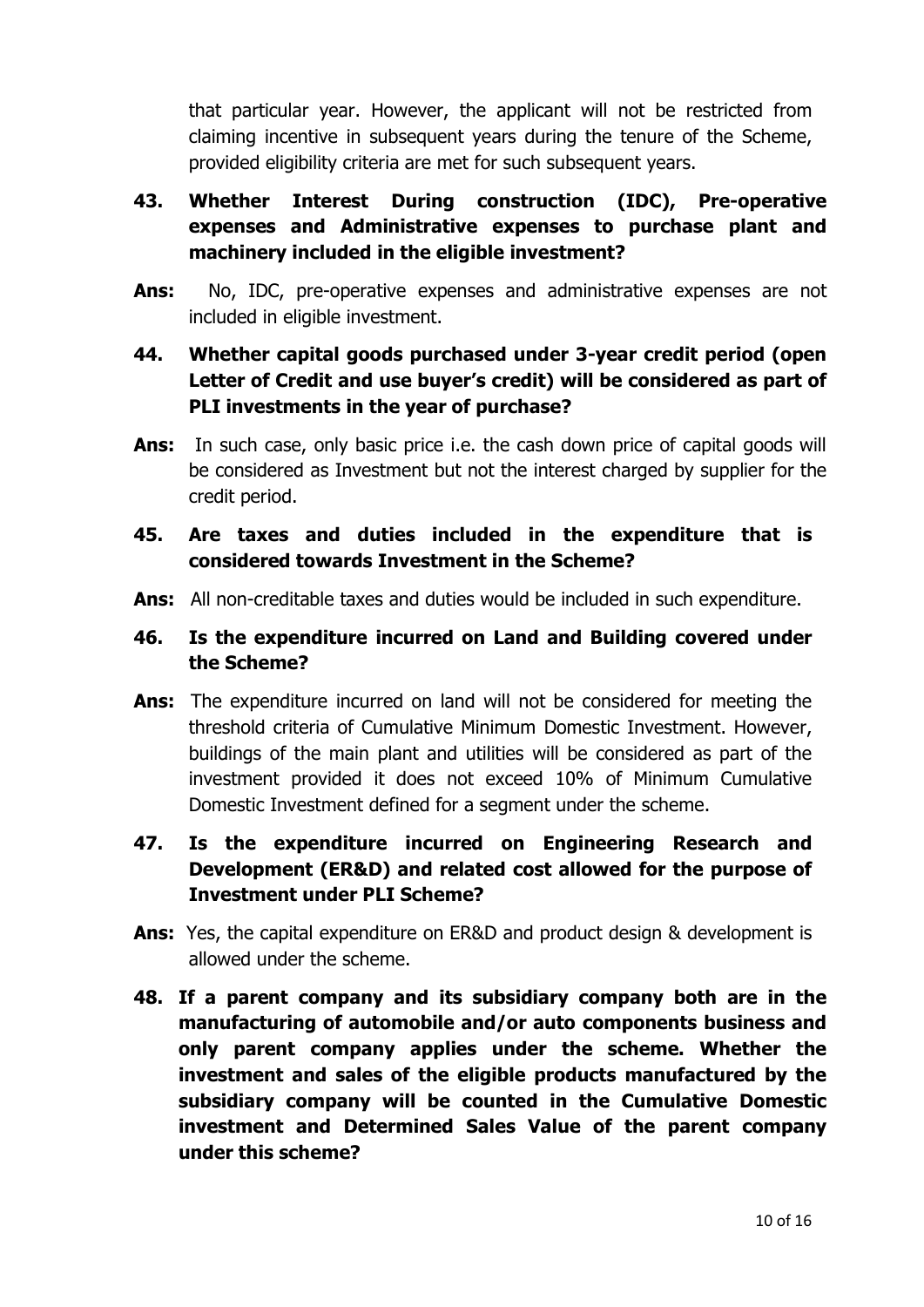- Ans: Yes. However, prior declaration by the applicant company has to be provided to PMA/MHI regarding such subsidiary company(ies).
- 49. If a parent company and its subsidiary company both are in the manufacturing of automobile and/or auto components business and both parent company and subsidiary company apply under the scheme. What would be the treatment of Cumulative Domestic investment and Determined Sales Value?
- Ans: In such a case both the applicants will have to meet the criteria for Cumulative Domestic investment and Determined Sales Value individually to be eligible for incentive under the scheme. However, any eligible product will be incentivized only once under the scheme.
- 50. Applicant Company A and B apply under the scheme. Company A has not given any commitment for front loading of investment whereas Company B has been selected based on their commitment for front loading of investment. What will be the minimum Domestic Investment condition for both the companies in this scheme?
- Ans: Minimum Domestic Investment condition for Company A will be as per the scheme. Whereas, minimum Domestic Investment condition for Company B will be as per the commitment of front loading of investment given by Company B in the application form provided the selection was on the grounds of commitment of front loading. Further, this front loading of investment by Company B will be part of Approval letter/Agreement.

# 51. Can new AAT products be added to the initial application over the course of time?

Ans: The Applicant can also include those AAT products which the Applicant is not manufacturing currently but intends to manufacture during the scheme period. If an approved company starts manufacturing a new AAT product covered in the list of AAT products prescribed by MHI, the same could be added for the approved applicant later also after due approval by Testing Agency of MHI.

# 52. Can an Applicant avail incentive under this scheme be eligible under other schemes of the Government?

Ans: Eligibility under PLI Scheme shall not affect eligibility under any other scheme and vice-versa. But investments made under any other PLI schemes will not be considered under this PLI.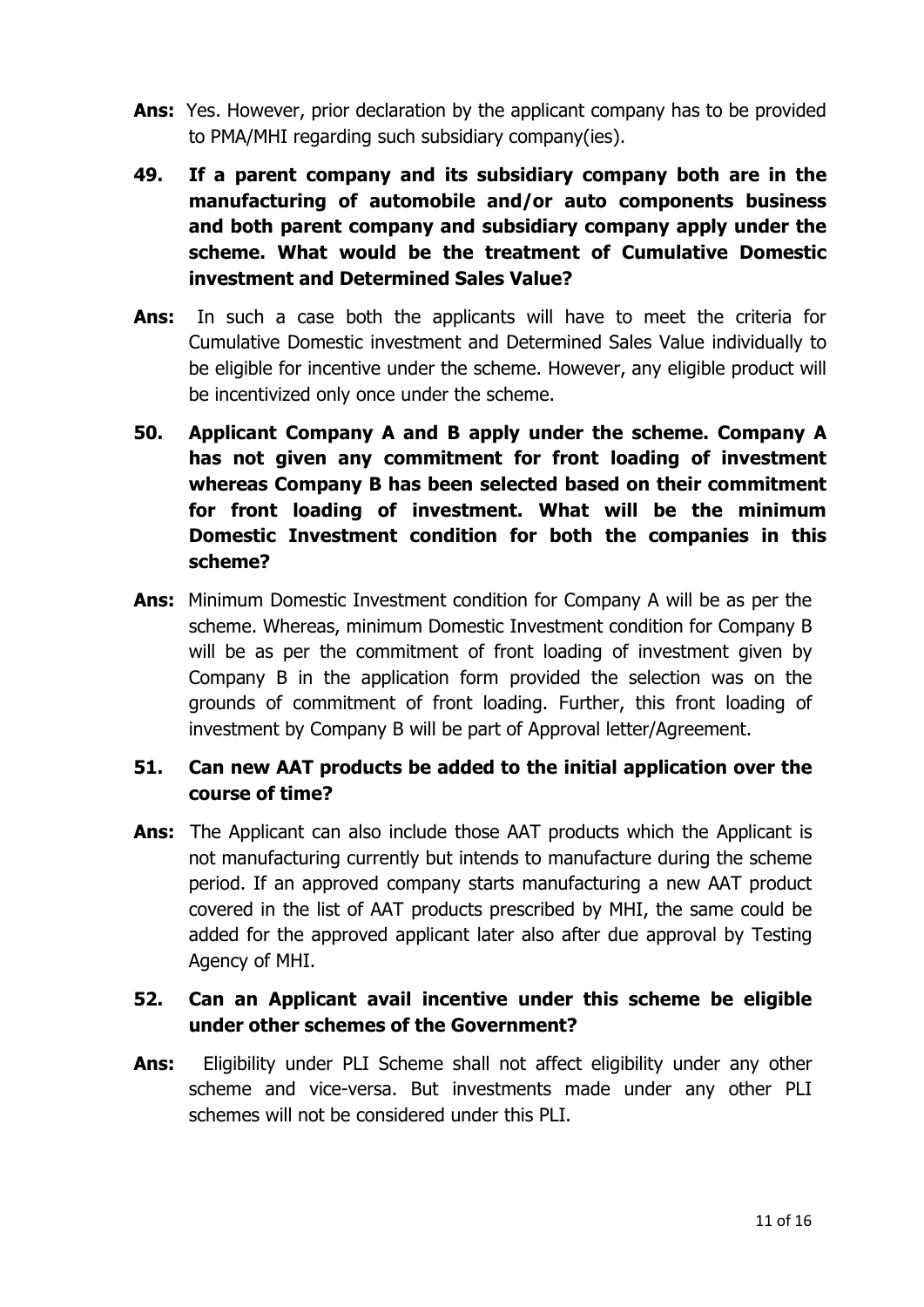Further, incentive proposed under this scheme to Battery Electric Vehicles will be independent of the incentives given under FAME II scheme where incentives are provided to customers who buy the vehicles and not to the manufacturers.

However, incentives can be claimed under this scheme for Battery Electric vehicles having Advanced Chemistry Cell (ACC) batteries for which incentives have been claimed under the PLI scheme for ACC.

# 53. Whether a beneficiary under other PLI Scheme of Government of India can avail benefits for the same products under this PLI scheme?

Ans: An applicant availing benefits under any other PLI scheme of Government of India for the same product(s) shall not be eligible under this PLI scheme except Advanced Chemistry Cell (ACC) and FAME scheme.

# 54. What are the consequence of furnishing incorrect data, which has a bearing on their being selected/ approved, by the Applicants in the online Application?

Ans: The Applicants are required to fill up correct information as it would impact their selection vis-à-vis other Applicants. Applications will be liable for rejection at any stage, if it is found that incorrect information having a bearing on the selection of the Applicant were furnished in the Application.

# 55. When can an applicant submit a claim for disbursements under PLI?

Ans: An applicant may submit a claim for disbursement of incentive within 6 (six) months from the end of the financial year to which the claim pertains or within 3 (three) months from the date of finalization of Audited Financial Statements for the same financial year, whichever is later. Claim for any financial year period shall be made only once, unless withdrawn, and no subsequent part claims shall be allowed for the said period.

#### 56. When will the PLI be disbursed?

Ans: Actual disbursement of PLI for a respective year will be subsequent to that year.

# 57. What would happen if a selected applicant exits midway?

Ans: Midway exit by a selected applicant without fulfilling investment criteria will thwart the objectives of the scheme such as deep localization, energy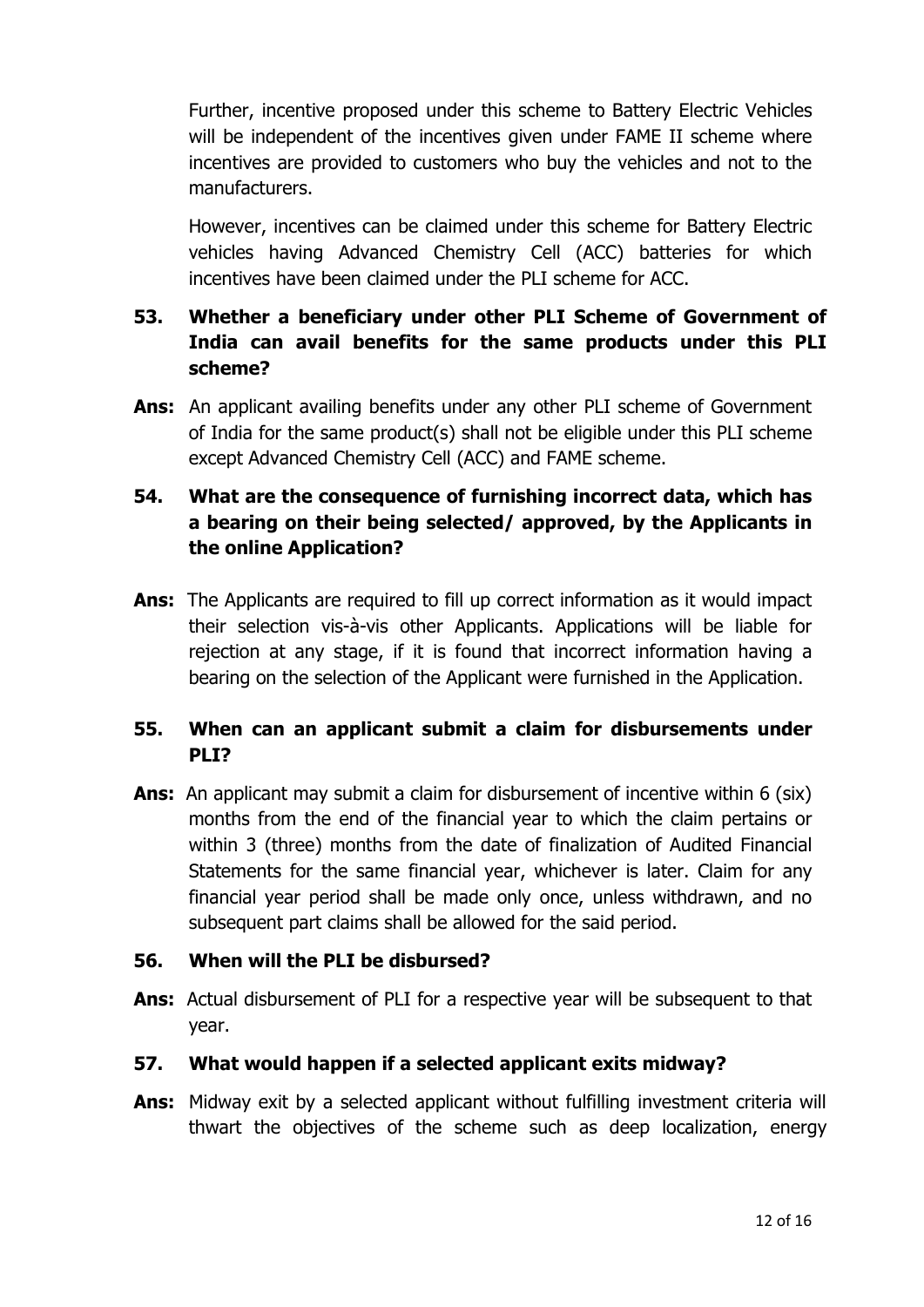security, maximizing Gross Value Added to economy and also deprive selection opportunity to another Eligible Applicant under the scheme.

Therefore, all the approved applicants are required to submit a bank guarantee (BG) of ₹ 5,00,00,000/- (Rupees Five crore Only) for Champion OEM scheme and ₹1,00,00,000/- (Rupees One crore only) for Component Champion scheme, from any scheduled commercial bank only within 45 days from the date of the approval letter, having a validity till 31/03/2029.

Further, if any selected applicant exits under written intimation to MHI and/ or **does not make** any Cumulative Domestic Investment for two consecutive years at any stage of the scheme for reasons whatsoever; in such case, the bank guarantee furnished by the applicant shall be invoked and the applicant shall become ineligible for the rest of the tenure of Scheme.

# 58. Is there any penalty for not meeting the Cumulative Domestic Investment/ Determined Sales Value during the tenure of the scheme?

Ans: There is no further monetary penalty besides invoking bank quarantee (as mentioned in FAQ No 57) if an applicant is not able to meet the Cumulative Domestic Investment/ Determined Sales Value during the tenure of the scheme. However, the applicant shall become ineligible for that particular year of the scheme for claiming incentive if the criteria of Cumulative Domestic Investment and Determined Sales Value are not met.

# 59. What are the indicative list of documents that need to be submitted along with the information submitted in the application form?

- Ans: The Applicant needs to upload the following indicative documents along with the information submitted in the application form:
	- i. Certificate of Incorporation and Corporate Identification Number
	- ii. Memorandum of Association
	- iii. Article of Association
	- iv. PAN Card
	- v. GSTIN Registration Certificate
	- vi. Importer Exporter Code (IEC) Registration Certificate; if any
	- vii. Annual Report and/ or Audited Financial Statements for last there financials years
	- viii. Certified Shareholding Pattern
	- ix. Letter authorizing the signing authority
	- x. Undertaking regarding bankruptcy and defaulter lists of RBI, SEBI etc.
	- xi. Undertaking with respect to Integrity compliance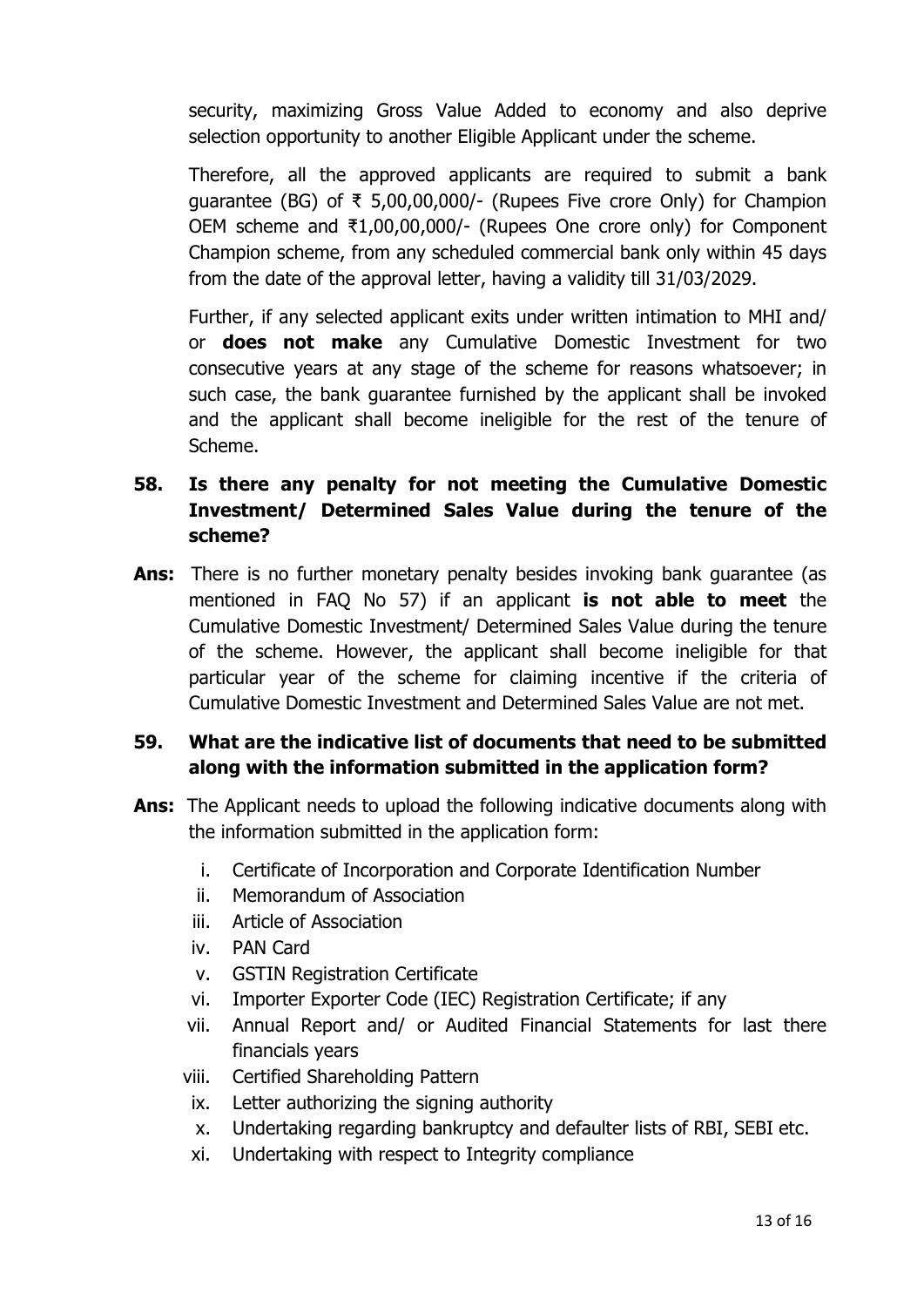xii. Consent for audit/verification of manufacturing sites and financial statements

Note: Any other document as may be sought by PMA / Testing Agency/ MHI for further verification/ clarifications.

#### 60. What is Domestic Value Addition as per the Scheme?

Ans: Minimum 50% domestic value addition will be required. Phased Manufacturing Programme similar to FAME-II Scheme will be followed. Methodology of determination of domestic value addition will be same as in FAME scheme. Testing Agency of MHI will certify domestic value addition in the eligible product.

### 61. Whether change in Shareholding pattern of a company would be permitted or not?

Ans: Yes, with intimation to MHI.

### 62. Whether change in location of plant after getting approval permitted or not?

- Ans: Yes, with intimation to MHI.
- 63. Is the incentive applicable on domestic sales or export sales of eligible products under the scheme?

Ans: This scheme is not distinguishing domestic and export sales of eligible products.

- 64. For electric mobility, if most of components are imported and it was not eligible for FAME II scheme. So can this PLI scheme help in that area?
- Ans: No, minimum 50% Domestic Value Addition is mandatory.
- 65. If one year sales is not achieved, is there any provision to get the incentive in next year by considering two year sales added?
- Ans: No, incentive for each year will be applicable for the Determined Sales Value for that particular year only.
- 66. For Auto components manufacturer, shall the revenue be considered for both OEM sales and aftersales market?

Ans: Yes.

#### 67. Which are testing agency?

Ans: There are 4 testing agency of MHI are: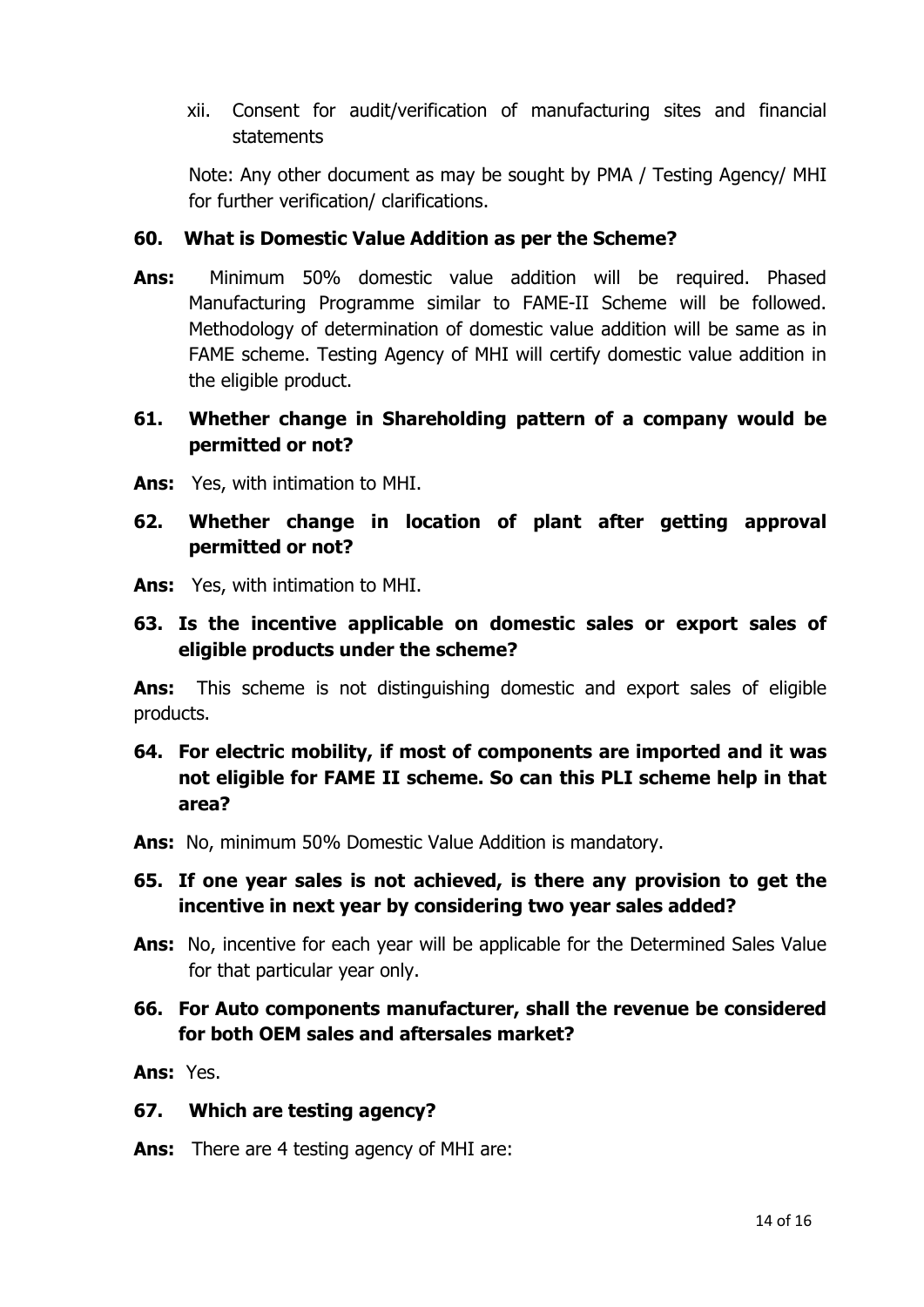- i. Automotive Research Association of India (ARAI) at Pune (Maharashtra) in Central India.
- ii. International Centre For Automotive Technology (iCAT) at Manesar (Haryana) in Northern India.
- iii. Global Automotive Research Centre (GARC) at Oragadam near Chennai (Tamil Nadu) in Southern India.
- iv. National Automotive Test Tracks (NATRAX) at Pithampur near Indore (Madhya Pradesh) in Central India.

#### 68. How the incentive will be calculated under this scheme?

Ans: The incentive calculation is being shown with the following examples for the scheme:

|                       |                                                 |                                         |        |            |        | (In ₹ crore) |                         |                                                      |
|-----------------------|-------------------------------------------------|-----------------------------------------|--------|------------|--------|--------------|-------------------------|------------------------------------------------------|
| <b>Scheme</b><br>Year | <b>Eligible</b><br><b>Sales</b><br><b>Value</b> | <b>Determined</b><br><b>Sales Value</b> | 13%    | <b>14%</b> | 15%    | 16%          | <b>Additional</b><br>2% | <b>Total</b><br><b>Incentive</b><br><b>Year wise</b> |
| <b>Base</b><br>Year   | 100.00                                          | <b>NIL</b>                              |        |            |        |              |                         |                                                      |
| Year 1                | 300.00                                          | 200.00                                  | 26.00  |            |        |              |                         | 26.00                                                |
| Year 2                | 1,600.00                                        | 1,500.00                                | 195.00 |            |        |              |                         | 195.00                                               |
| Year 3                | 3,000.00                                        | 2,900.00                                | 260.00 | 126.00     |        |              |                         | 386.00                                               |
| Year 4                | 3,500.00                                        | 3,400.00                                | 260.00 | 140.00     | 60.00  |              |                         | 460.00                                               |
| Year 5                | 4,500.00                                        | 4,400.00                                | 260.00 | 140.00     | 150.00 | 64.00        | 48.00                   | 662.00                                               |
| Total                 | 12,900.00                                       | 12,400.00                               |        |            |        |              |                         | 1,729.00                                             |

#### Example – 1: Champion OEM Incentive Scheme

Example – 2: Champion OEM Incentive Scheme

|                       |                                                 |                                         |        |        |     |     | (In ₹ crore)            |                                               |
|-----------------------|-------------------------------------------------|-----------------------------------------|--------|--------|-----|-----|-------------------------|-----------------------------------------------|
| <b>Scheme</b><br>Year | <b>Eligible</b><br><b>Sales</b><br><b>Value</b> | <b>Determined</b><br><b>Sales Value</b> | 13%    | 14%    | 15% | 16% | <b>Additional</b><br>2% | <b>Total</b><br><b>Incentive</b><br>Year wise |
| <b>Base</b><br>Year   | 100.00                                          | <b>NIL</b>                              |        |        |     |     |                         |                                               |
| Year 1                | 500.00                                          | 400.00                                  | 52.00  |        |     |     |                         | 52.00                                         |
| Year <sub>2</sub>     | 550.00                                          | 450.00                                  | 58.50  |        |     |     |                         | 58.50                                         |
| Year 3                | 600.00                                          | 500.00                                  | 65.00  |        |     |     |                         | 65.00                                         |
| Year 4                | 1,000.00                                        | 900.00                                  | 117.00 |        |     |     |                         | 117.00                                        |
| Year 5                | 3,100.00                                        | 3,000.00                                | 260.00 | 140.00 |     |     |                         | 400.00                                        |
| <b>Total</b>          | 5,750.00                                        | 5,250.00                                |        |        |     |     |                         | 692.50                                        |